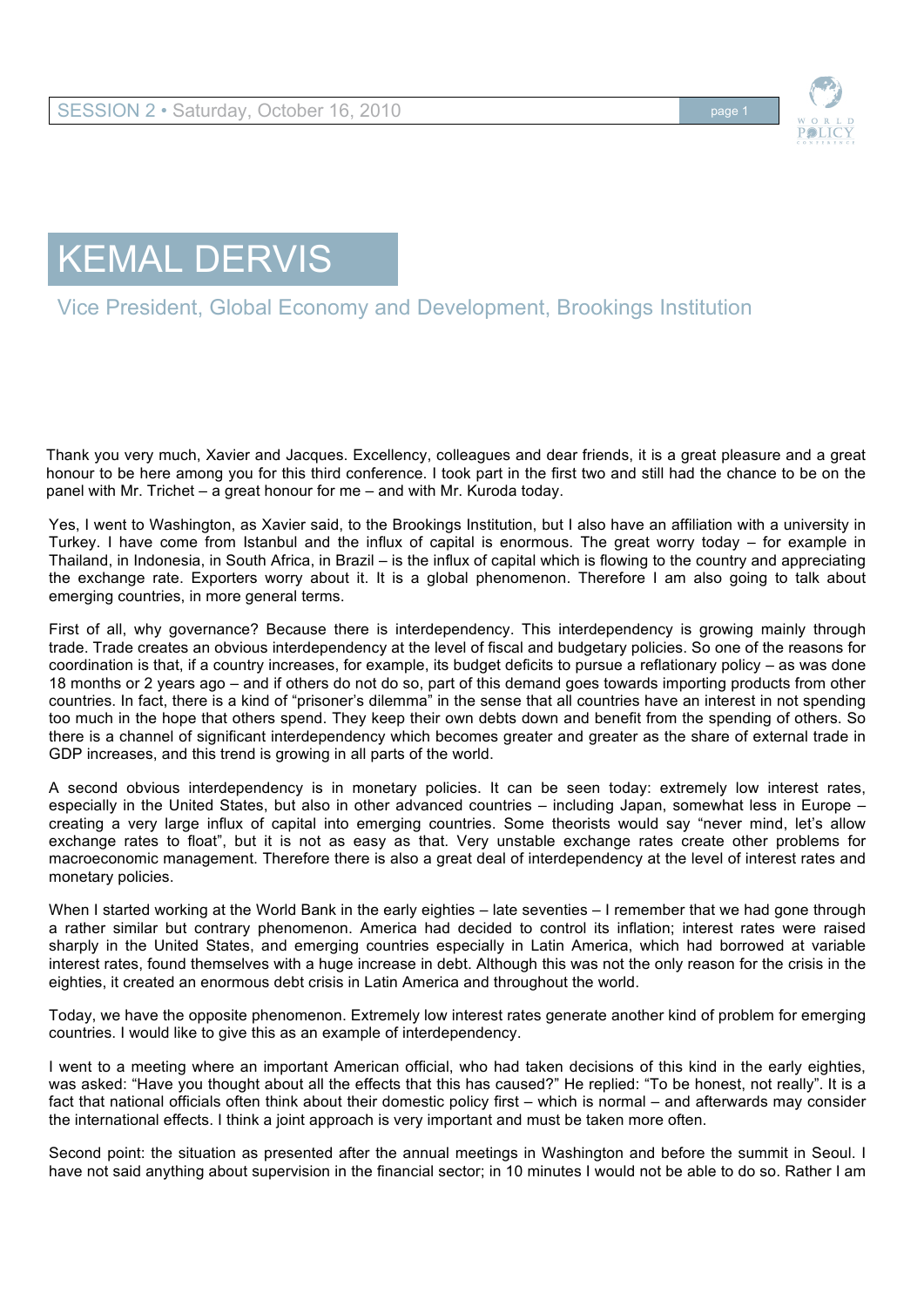

going to concentrate on macroeconomic questions. I believe that what we have seen in the past few weeks, with this fear of a currency war and the imbalances in many trade balances and current accounts, will be central to the discussions in Seoul; and also, obviously, all matters to do with coordination in fiscal policies.

I think that the situation today is different from the one in London 18 months ago: the crisis was still in full swing, the challenge for fiscal policies was expansion, but expansion harmonised in the best possible way. The debate was "how to harmonise expansion".

Today, rising debt in many countries, especially rich ones, is creating a new dynamic, a new set of problems. It is clear that one cannot simply continue with an expansionist policy, but I think that the need for coordination is still there. That is to say, that there is a need to try to consolidate and control the rise in debt, but in such a way that countries still with some fiscal leeway can use it; those that do not have that leeway obviously must move towards consolidation and a much more restrictive fiscal policy. However, all countries should not, all at once, start adopting a restrictive policy. This would create many problems when growth remains extremely fragile especially in the industrialised countries.

So the problem is, in a way, the same as in London, but in a different context; with a need for consolidation, yes, but a need for a different strategy of consolidation for different countries and regions and in accordance with the fiscal leeway that each country has.

As regards monetary policy, I think I will leave that to Mr. Trichet, but I think that, for emerging countries, there is a real problem with the influx of capital and pressure on exchange rates. Obviously, the fact that China is not absorbing part of this pressure by letting its currency appreciate puts even more pressure not just on the euro, but also on the currencies of developing and emerging countries. This is really a very serious problem because, for production, for forecasting, for stability in economic policies, just to say simply that exchange rates should be allowed to float, I think, is not a good enough response.

Finally, I would like to get onto a third subject that has not been discussed much, but which was discussed with Dominique Strauss-Kahn and Juan Somavía in Oslo a few weeks ago. I think that there is a link between income distribution, the miss-distribution of domestic incomes, if you like the internal balance of certain countries, the extreme concentration at the top – especially in the United States, but also in China – and the macroeconomic problems. Raghuram Rajan has written a very good book called *Fault Lines,* in which he analyses among other things the situation of the US economy from that point of view. The fact that there was an extreme concentration in the top 1%, whose share went from nearly 8.5% of US national income at the end of the seventies to 24% two years ago. We do not have the latest figures yet, but that is enormous, 0.1% sharing nearly 12% of national income.

I think in fact that this creates a structural problem for effective demand. You are going to tell me that in the United States, there was too much demand. Yes, but this excess demand was financed in a very unhealthy and unsustainable manner with credit card debt, with mortgage debt that was transformed into demand. This was not sustainable.

In China, the problem is similar, but the effects are different: insufficient mass of real income in the population and in households and therefore, in this case, too great an emphasis placed on exports.

I think that this is an important subject. In Europe, it is less so. Income distribution is less concentrated, but I think that, in China and in America especially, there is a link between the macroeconomic problems and the concentration of income. I am not going into the ethics of income distribution or policy choices, etc., but quite simply, I believe that some thought should also be given to its links with the macroeconomy.

A final point on governance. I have just read on the plane from Istanbul an excellent paper written by Jacques Mistral. There are proposals with which I am in complete agreement. One of the key proposals, one of the key approaches, when one looks at the G20 and the Monetary Fund, has to do with the links between the two mechanisms of coordination. I think that, even though the problems are really global – the Secretary General has even reminded us of this – there are still many human beings and countries that are not in the G20. There is some legitimacy therefore in universality.